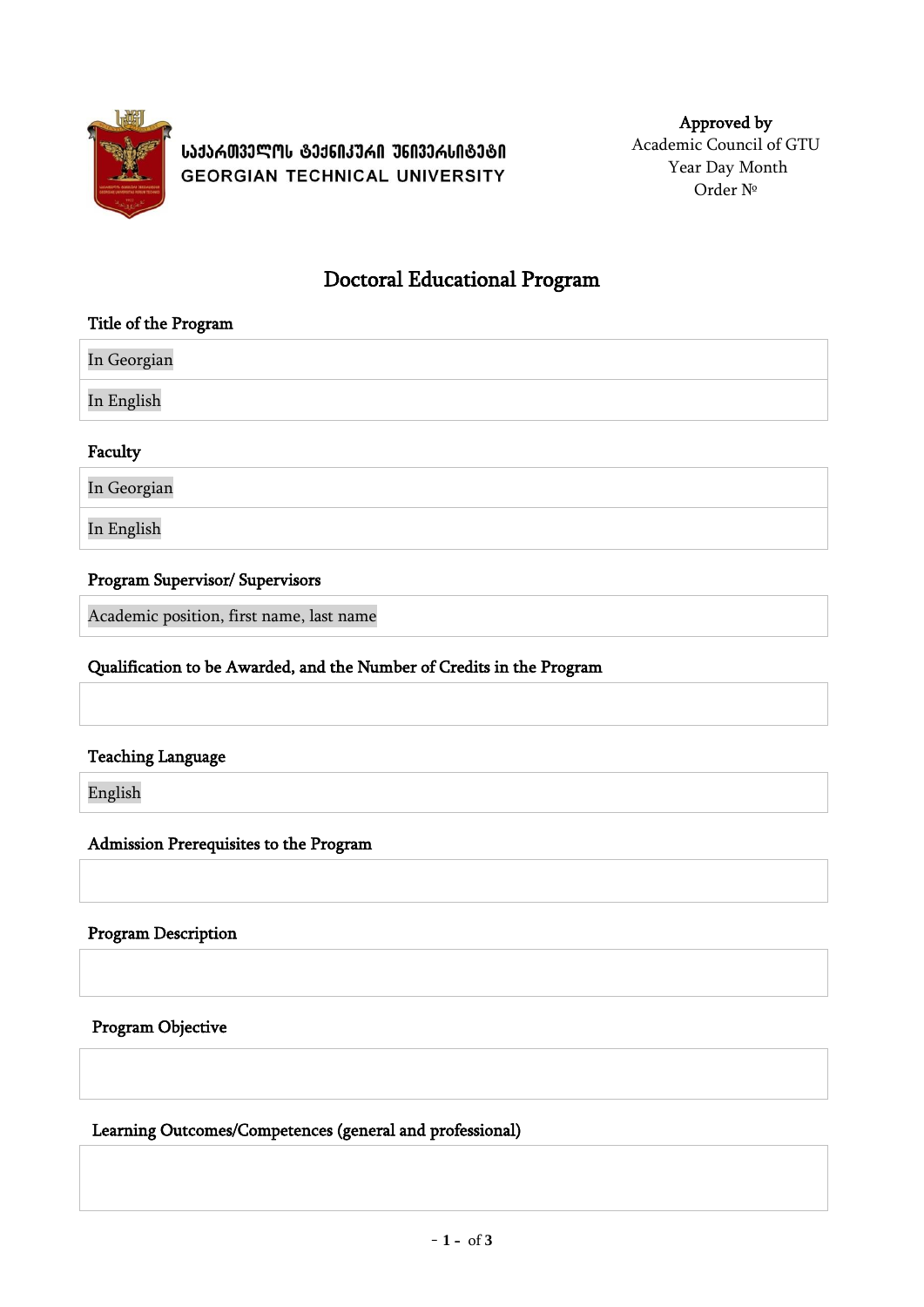## Methods of Achieving Learning Outcomes (Teaching - Learning)

| Lecture   Seminar (working in groups)   Practical class   Laboratory<br>□ Scientific-Thematic □ Seminar Independent □ Consultation □ Independent Work<br>□ Research component □ Consultation Design of Doctoral Thesis □ Doctoral Thesis |
|------------------------------------------------------------------------------------------------------------------------------------------------------------------------------------------------------------------------------------------|
| Based on the specifics of a learning course, the appropriate activities listed below are employed,<br>reflected in the relevant learning courses (syllabi):<br>(discussions, debates, presentations, working in groups, etc.)            |

#### Student Knowledge Assessment System

Grading system is based on a 100-point scale.

#### Assesmeent of learning component:

Positive grades:

- $\bullet$  (A) Excellent the rating of 91-100 points;
- $(B)$  Very good - the rating of 81-90 points
- $(C)$  Good the rating of 71-80 points
- (D) Satisfactory the rating of  $61-70$  points
- (E) Enough the rating of 51-60 points

Negative grades:

- (FX) Did not pass 41-50 points of rating, which means that the student needs more work to pass and is given the right to take the exam once more with independent work;
- $\bullet$  (F) Failed 40 points and less, which means that the work carried out by the student is not enough and he/she has to learn the subject from the beginning.

#### Assessment of scientifical-research component/components:

- a) Perfect (summa cum laude) exelent work;
- b) Very good (*magna cum laude*) result which is more than required;
- c) Good (*cum laude*) result which fully complies with the requiremets;
- d) Fair (bene) result which fully complies with the requiremets inspite of some flaws;
- e) Satisfactory  $(\text{rite})$  result which complies with the requirements inspite of some flaws;
- f) Insufficient (insufficienter) result whict does not complies with the requirement because of significant flaws;
- g) totally unsatisfactory (sub omni canone) result which does not compies with any requirements.

#### Sphere of Employment

#### Human and Material Resources Required to Implement the Program

Number of Attached Syllabuses: